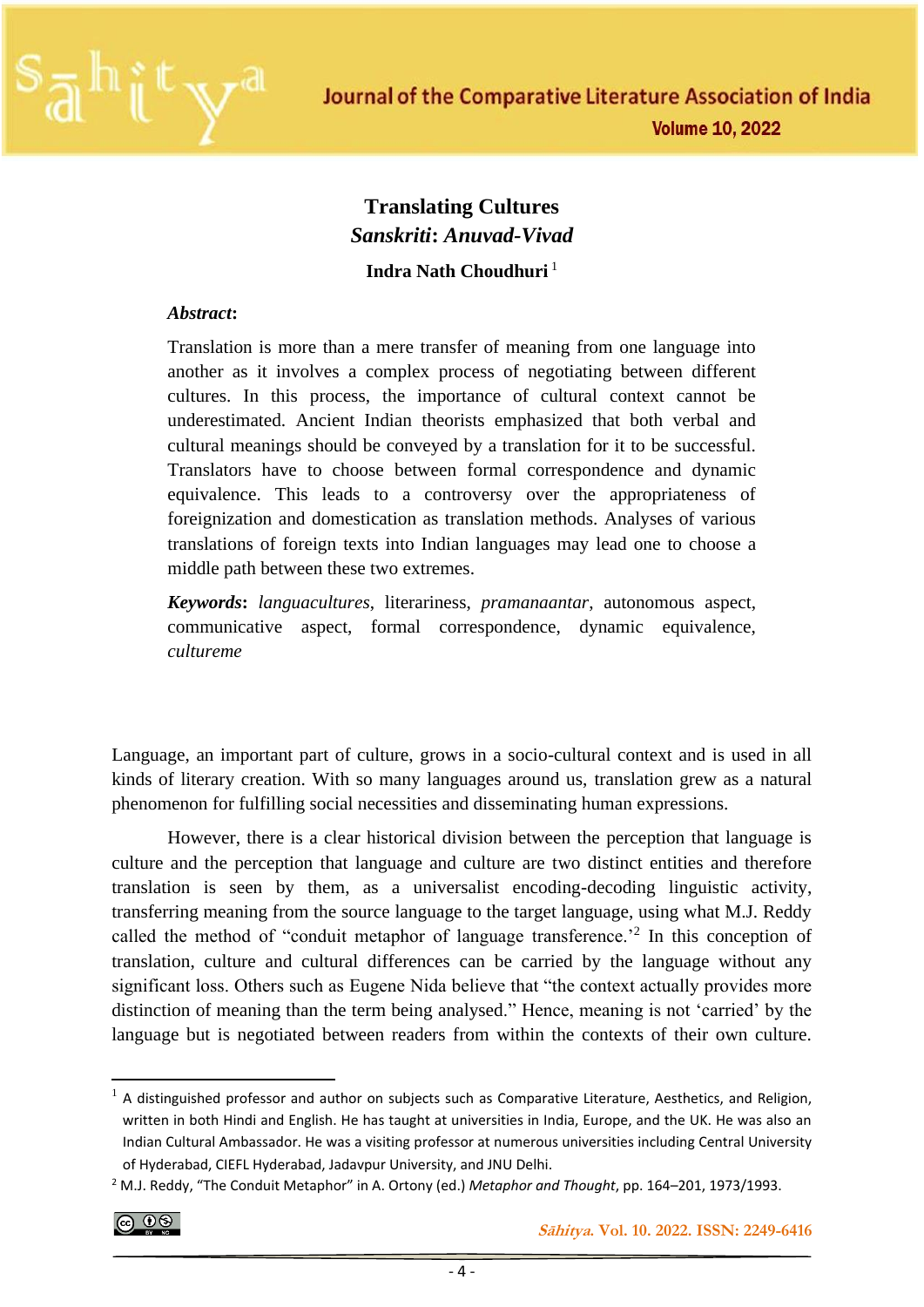Readers are hence bound to receive the text according to their own expectations, and translation is necessarily a relativist form of 'manipulation' (Hermans  $1985$ ),<sup>3</sup> 'meditation' (Katan 1999 [2004])<sup>4</sup> or 'refraction' (Lefevere)<sup>5</sup> between two different languacultures (Agar 1994).<sup>6</sup> In other words, language always rests on the dialectical relationship between complex linguistic and extensive cultural systems. Nida, Newmark and many others rejected the linguistic theories of translation which deal with word and text as a unit but do not go beyond to take into consideration aspects of culture. Susan Bassnett and Andre Lefevere even dismissed the efforts of the earlier translation theorists who undertook painstaking comparisons between the source text and its translation by arguing that these exercises do not place the text in its cultural environment.

Culture as an integral part of language is never lost sight of in translation studies but sometimes it is emphasised more or at other times, less but never entirely ignored. Bassnett and Lefevere rightly go beyond language and focus on the interaction between translation and culture, on the way in which culture impacts and constrains translation and "on the larger issues of context, history and convention."<sup>7</sup>

According to ancient Indian theorists the inner significance of the meaning is rooted in the context of the verbal art and that determines the 'literariness' of the artefact and without this knowledge the translation is never successful and therefore both the verbal and cultural contexts facilitate in recoding the text by the reader-translator for a meaning which emancipates *artha* from material reality. Kayyat and even Tolkapiyar refer to *pramanaantar* or the contextual meaning; when this meaning is transferred translation becomes a reality.<sup>8</sup>

In the heyday of linguistic translation theories, equivalence in the translation process was perceived as a dialectic between the linguistic and cultural systems of the writer and those of the translator. These took into consideration the

- i) dimensions of language user geographical origin, social class and time
- ii) the dimensions of language use medium (simple/complex)
- iii) the social role (relationship between the addresser and the addressees)
- iv) social attitude (the degree of social formality as evident in style)

As a result, the source text is developed having a linguistic as well as a cultural frame.

The translator also lives in her/his own socio-cultural context and while analysing the text s/he is governed by the linguistic and cultural systems and the end-product is the semiotic transformation of autonomous and communicative aspects of sign orders. For this

<sup>3</sup> T. Hemans, (ed.) *The Manipulation of Literature: Studies in Literary Translation*, 1985.

<sup>4</sup> D. Katan, *Translating Cultures: An Introduction for Translators, Interpreters and Mediators*, 1999/2004

<sup>5</sup> A. Lefevere, "Mother Courage's Cucumbers", in L. Venuti (ed.), *The Translation Studies Reader*, pp. 239- 55, 2004 [1982].

<sup>6</sup> M. Agar, *Language Shock: Understanding the Culture of Conversation*, 1994.

<sup>7</sup> Susan Bassnett and Andre Lefevere (Eds.), *Translation, History and Culture*, 1998, P. 11.

<sup>8</sup> I.N. Choudhuri, "Towards an Indian Theory of Translation", *Indian Literature*, vol. LIV, no. 5 (259: Sep/Oct 2010)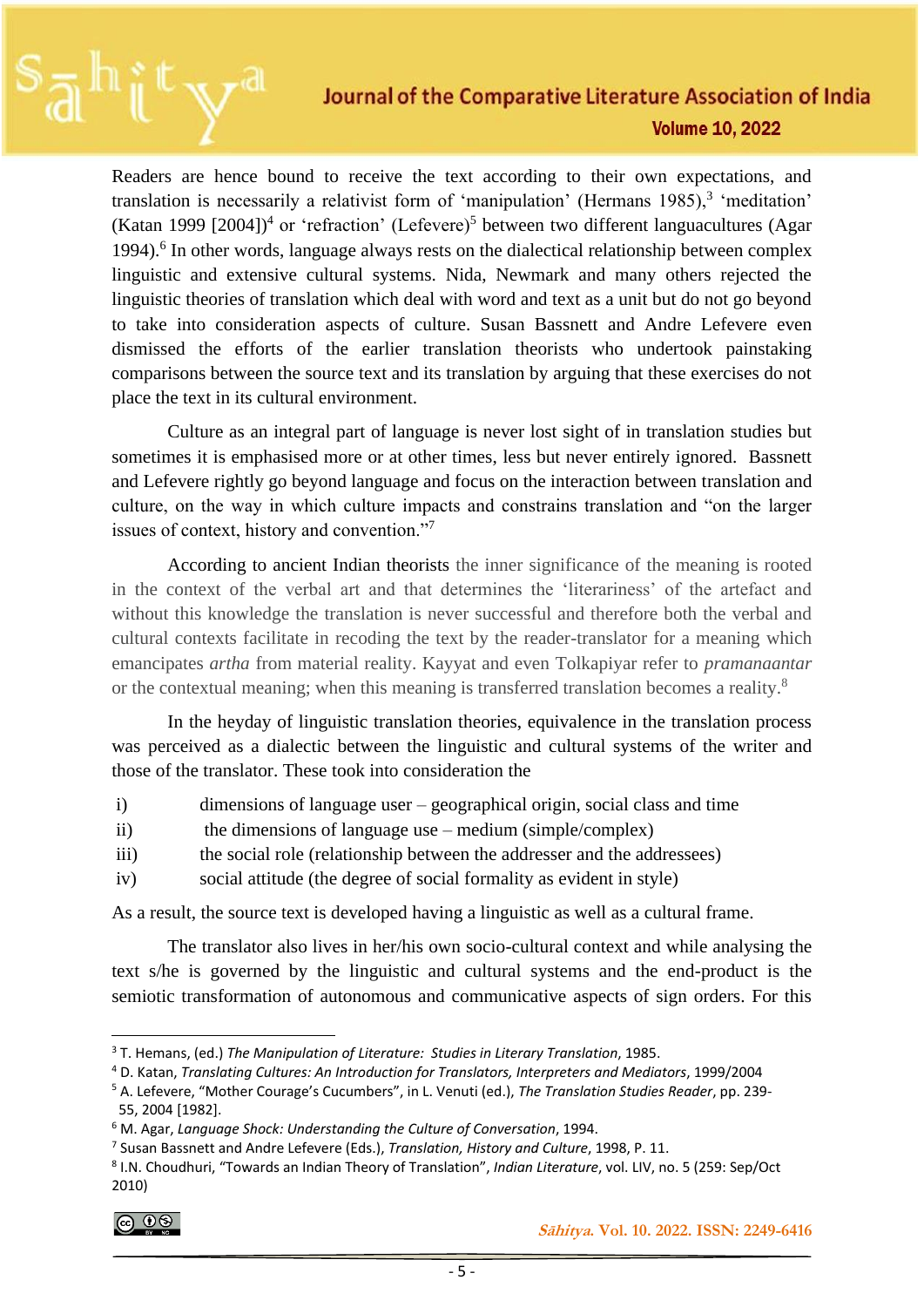reason, the translator realises that equivalence in translation should not be approached as a search for sameness. Equivalence rests on the relationship between signs, what they stand for (autonomous aspect) and those who use them (communicative aspect).

These two referential systems (the linguistic and cultural systems of the writer and the translator) help us understand the translated version of a literary text with reference to the translator's strategies, and the degree of objectivation, the extent to which the general is modified or replaced by the specific and the type of bilingualism.

Comparison of seven significant English translations of *Gita Govinda*—William Jones (1792), Edwin Arnold (1875), George Keats (1940), Lakshmi Narayan Shastri (1956), Duncan Greenlees (1962), Monika Varma (1968) and Barbara Stoler Miller (1977) provides not only an insight into literature but also captures the change in sensibility that marks different epochs and the mood and temperament of the translator. In fact, this kind of a comparative study of the source text having linguistic/literary and extra-literary conventions gives an idea of the literary idiom and cultural tenor of the source text and its translations in different ages and brings forth unique cross-cultural manifestations of the original.

Because of the personality and period of the history of the translator and the language s/he uses, the impact of linguistic, generic, or ideological forces remains so powerful that we may have different tastes in different works of translation.

We may notice as explained by John Fletcher<sup>9</sup> that Yeats's rendering of Ronsard's "When you are old", a fine poem in its right, alters the tone of the original fundamentally. Ronsard is confident that his verses will immortalize the lady but chides her for her arrogance. Yeats eliminates the element of arrogance. Here a great poet takes a theme from another great poet and recasts it in a subdued manner entirely his own. Analysis of this kind of translation helps us establish an "explosive contact" with the author and the translator and nurtures an interest in cross cultural translation studies.

In this study of translating cultures one can benefit from a systematic comparison of six significant translations in Hindi of the Omar Khayyam's *The Rubaiyat*. All these are retranslations from the English translation of the book by Edward Fitzgerald. One of the *rubaiyats* as translated by Fitzgerald goes like this:

Dreaming when Dawn's left hand was in

the sky

I heard a voice within the tavern cry

Awake my little ones, and fill the cup

Before life's liquor in its cup be dry.

|ര ⊕⊚

 **Sāhitya. Vol. 10. 2022. ISSN: 2249-6416**

<sup>9</sup> John Fletcher, "The Criticism of Comparison...", in Malcolm Bradbury et al (eds.), *Contemporary Criticism*, p. 127.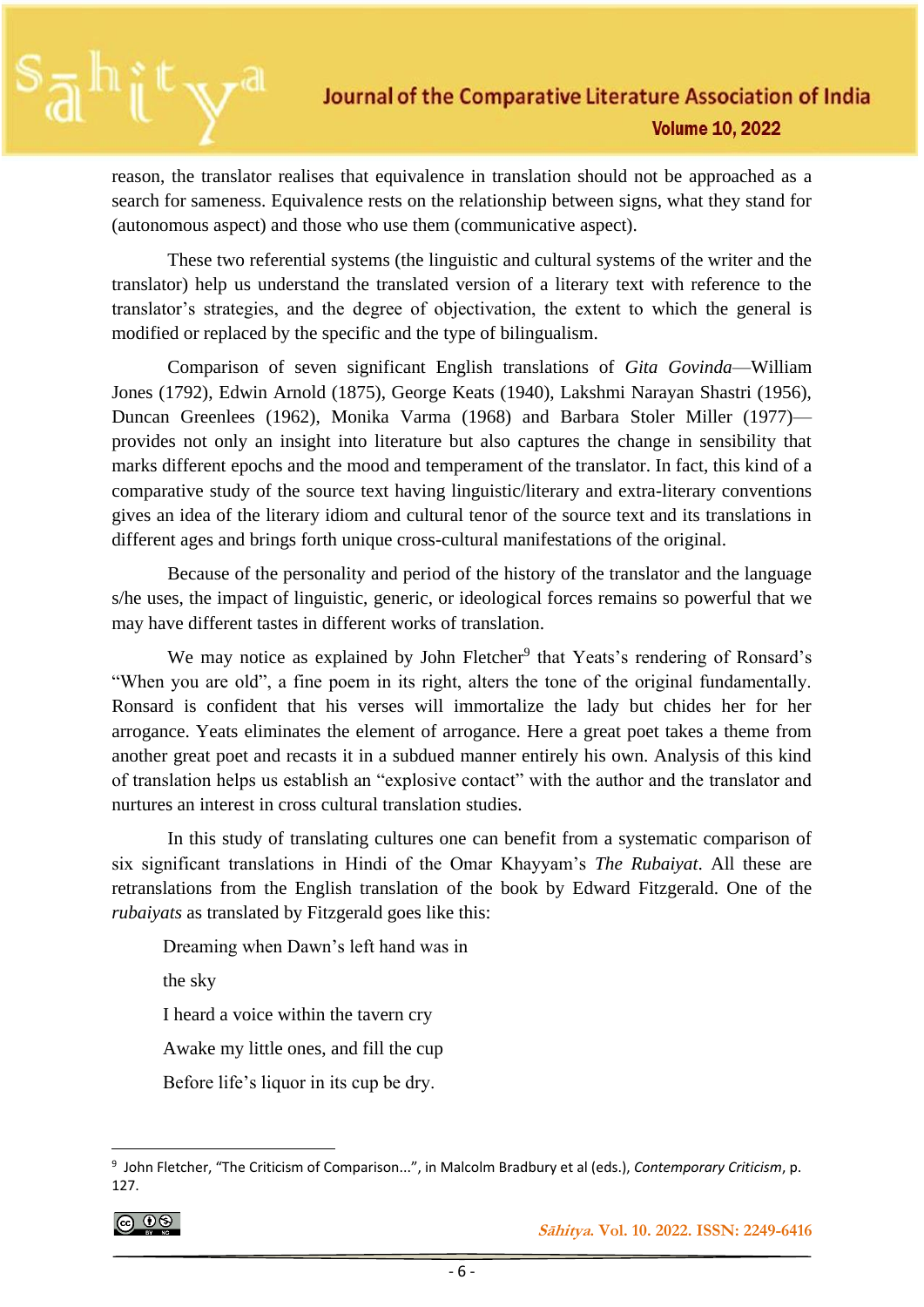Now 'my little ones' is wrong translation of Khayyam's 'A rind kharavati' which means 'drunkards of the tavern.'

This wrong translation continuing in the Hindi translations gives rise to different connotative meanings in the minds of various translators according to different cultural contexts which they inhabit. Harivansharai Bachan translates it as "mere sishuo nadan", Keshab Pathak as "mere sishudal' and Maithilisaran Gupta as 'o mere bachhe". Sumitranandan Pant has a pedagogic attitude to this term and translates it as "madira ke chhatra". Bachachan does not stop at the filling of the cup and persuades others to drink the wine, "bujha lo pi pi madira bhukh". Maithlisaran Gupta, being a vaishnavite, slowly utters "patra bharo na vilamba karo", as if he is afraid of drinking.

A comparison of these translations can shed light not only on the changes in a given civilisation's attitude towards literature, but also on the changes in a society's attitude towards certain other aspects of culture. These culture-bound attitudes so thoroughly stylise our perceptions that we experience our 'traditionality' as natural but without going deep into the historical causes, the roots of determinism which underlie the 'recursive' structure of our sensibility and expressive codes we cannot translate properly.

The cultural contexts of a given discourse could be deep-rooted, e.g., in "Asadhya Veena" by Ajneya the terms *kesha kambali, gufa-geha, hata sadhana, krricha tapa* are taken from the Buddhist Hinayana yogic terminology, indicating that communion with the ultimate in a state of selflessness may lead to spiritual accomplishment. Ajneya picks up this cultural reference to project his idea about the creative process. In his translation of this poem with the help of Professor Leonard E. Nathan the corresponding terms 'whose robe a rug,' 'whose home was a cave in the hills', 'irresistible vow', 'disciplined devotion', could not project the culture-bound meanings which reside in our unconscious.

In the same way "mein kanfata hun; heta hun"– a line of a poem "Mein Tum Logo Se Dur Hun" is translated as "I am the split eared, the underground wretch" by Vishnu khare which cannot express the philosophical meaning of *kanfata* and *heta* of our cultural milieu and as a result the cross-cultural communication does not take place properly.

Another example can be given from the translation of Kalidasa's *Abhijnana Sakuntalam* by William Jones. Jones' Victorian morality was responsible according to Romila Thaper in deleting or toning down many passages, which was according to him erotic and hence immoral and linked to the primitive.<sup>10</sup>

In fact, this kind of an attitude towards a text like *Sakuntala*, announced the birth of Orientalism, which tried to colonize the oriental texts and define and comprehend the culture of the colonized in European terms. Thus, the colonized are viewed as civilized, but their civilisation may take some unpalatable forms, and these can be corrected or deleted.

<sup>10</sup> Romila Thapar, *Shakuntala: Texts, Readings, Histories*, p. 213.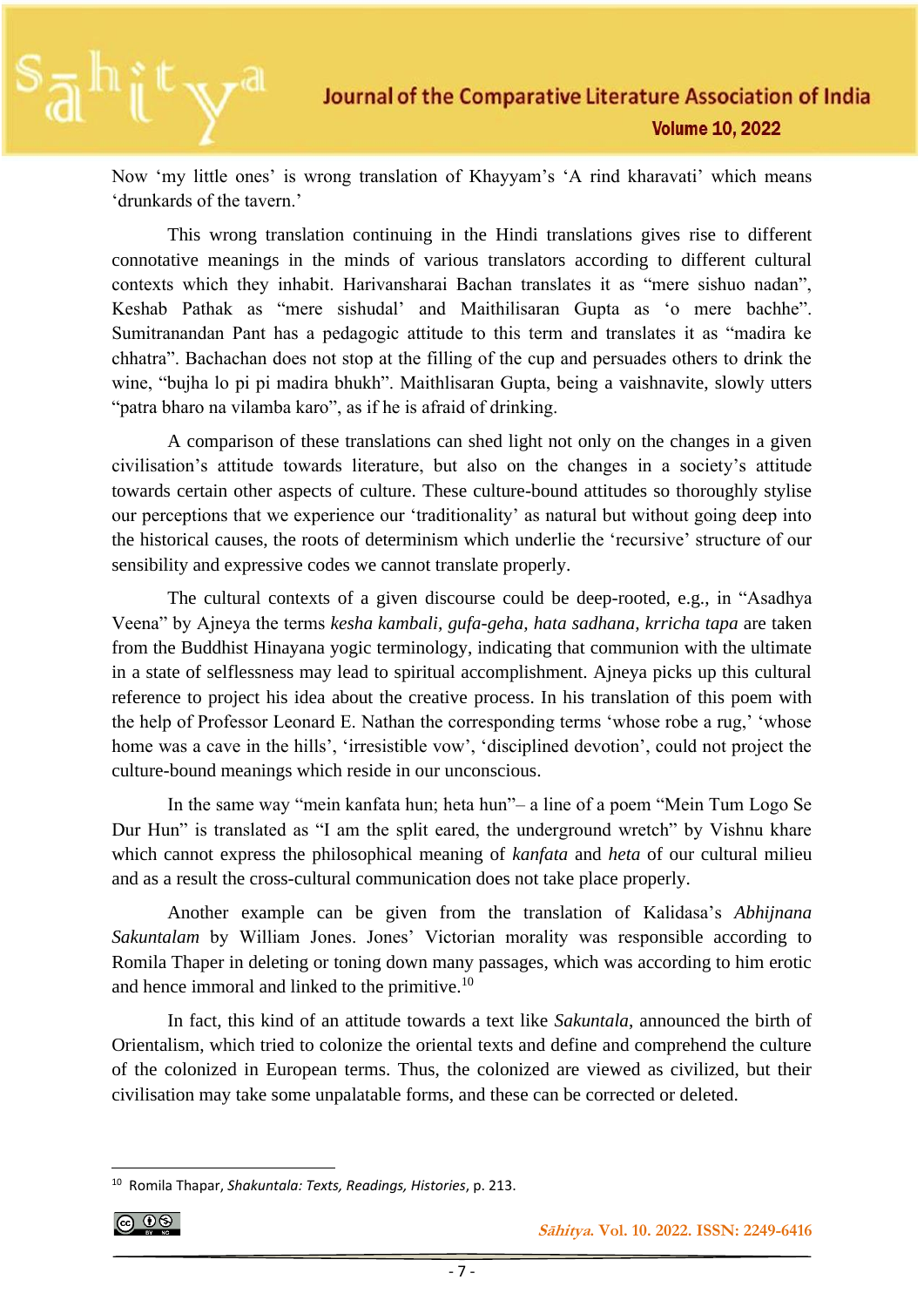Jones colonized the text in an effort to resolve his individual aesthetic crisis – a crisis that for an Indian was totally absurd. More importantly, Jones' prejudices were responsible for the mistranslation of several passages of *Sakuntala* to impose a value judgment and tie *Sakuntala* to a vision of etiquette which was wholly western and according to European societal norms. As a result, his work presents a tendentious vision of India and in the process consistently fails to recognize Kalidasa's humour, puns, irony and certain cultural nuances. This can be termed as the "resistency" method (Venuti's term) which highlights the ideological dominance of the translator.

It will be interesting to note that Tejaswini Niranjana in her book *Siting Translation: History, Post-structuralism, and the Colonial Context* (1992) expresses the same view that translation as a practice shapes, and takes shape within, the asymmetrical relations of power that operate under colonialism. Moreover, she presents an image of post-colonial as "still scored through by an absentee colonialism." And while referring to the translations of Kannada *vacanas*, she attacks the existing translations including the translations done by A.K. Ramanujan as "attempting to assimilate Saivite poetry to the discourses of Christianity or of a post-Romantic New Criticism" almost analogous to nineteenth century native responses to colonialism. $^{11}$ 

We all know that no language can exist unless it is steeped in the context of culture; so the exact translation can only be a hypothesis. Translation is always done for a unilingual readership bound by its own cultural properties. It means that any discourse in the SL and its translation in TL, should be accepted as two sets of possible worlds having a "dynamic equivalence" (Nida). The question of equivalence is related to meaning, to be precise, pragmatic meaning.<sup>12</sup> "Equivalent" does not mean identical: the response can never be identical because of different cultural, historical, and situational settings. So, it is always necessary to aim at equivalence of pragmatic meaning, if necessary, at the expense of semantic equivalence.

Pragmatics relates to the correlation between linguistic units and the user(s) of these units in a given communicative situation. We may therefore consider translation to be primarily a pragmatic reconstruction of its source text. Only then does cross-cultural communication become feasible. But this can raise many serious issues; the most important issue is that by accepting meaning as pragmatic meaning the focus of attention shifts from the cultural patterns of the source-language message to the reaction of the receptor-translator of that message.

<sup>11</sup> Tejaswini Niranjana, *Siting Translation: History, Post-structuralism, and the Colonial Context*, p.180, 1992. <sup>12</sup> In *A Model for Translation Quality Assessment*, p. 49, Juliana House says that translation is to be considered primarily as a pragmatic reconstruction of its source text. Pragmatic meaning relates to the correlation between linguistic units and the user(s) of these units in a given communicative situation, i.e., "the communicative value an expression…. over and above its purely conceptual content." (Leach Semantics), (1974), pp27-28

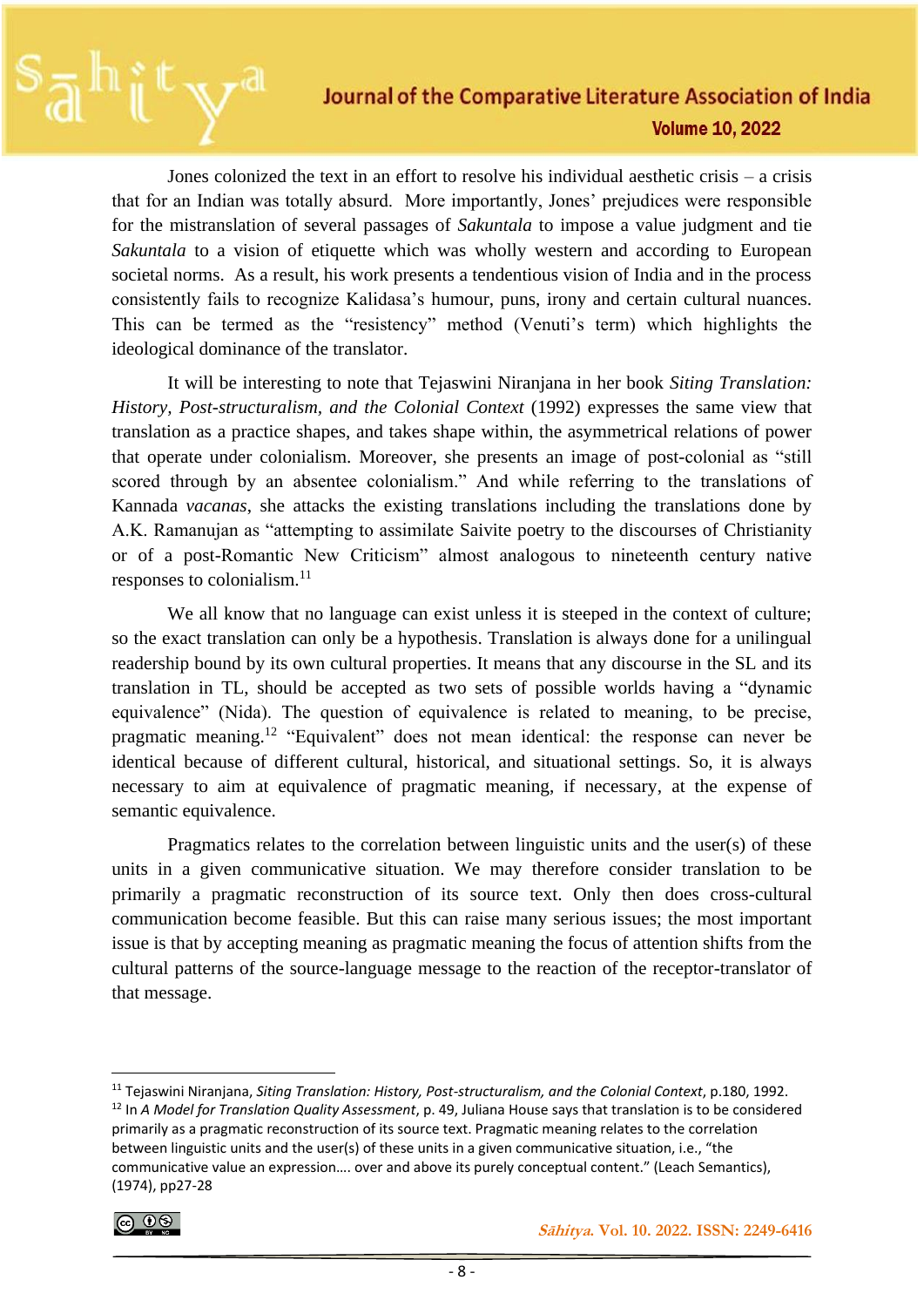In this context, one may refer to two translations—one in Bengali and the other in Hindi—of T.S. Eliot's famous poems "Ash Wednesday" and "Gerontion". The original passage of the "Gerontion" is as follows:

In depraved May, dogwood and chestnut, flowering Judas,

To be eaten, to be divided, to be drunk

Among whispers; by Mr. Silvero

With caressing hands, at Limoges

Who walked all night in the next room;

By Hakagawa, bowing among the Titians;

By Madam Tornquist, in the dark room

Shifting the candles; Fraulein Von Kulp

Who turned in the hall, one hand in the door.

In the Hindi translation by Vishnu Khare the "formal correspondence" method is used which seeks to produce a counterpart in the receptor language whose form corresponds to the original as nearly as possible:

*Kalushit mai, dagwood tatha akhrot ke per,*

*Phulte huey judas briksha ke samay,*

*Phusphusaton me khaye, bante, piye jane ke liye,*

*Limoges men dularte,*

*Hatowale Mister Silvaro dwara/*

*Jo dusre kamre men sari raat tahalte rahe;*

*Titian ke kritiyon ke bich jukte huey hakagawa dwara/ andhiare kamren me*

*Mombattiyan sarkti hui/ Madam de Tornquist*

*Dwara/ Fraulein Von Kulp dwara,*

*Jo dwar pur ek hath rakh bhavan me aae*

This formal correspondence method in translation does not require the reader to understand the cultural patterns of the source-language context to comprehend the message and seeks to produce a counterpart in a receptor language whose form corresponds to the original. As a result, the effect of this method on the reader can be sometimes unnatural or otherwise tiring.

Vishnu Dey in his Bengali translation transforms all these terms of a different culture into Indian/Bengali terms, particularly which are familiar with the unilingual Bengali readership. As a result, the depraved May turns into *pacha bhaddro*, Dogwood, Chestnut, flowering Judas into *kochushak*, *kalojam*, *mohini dhatura*.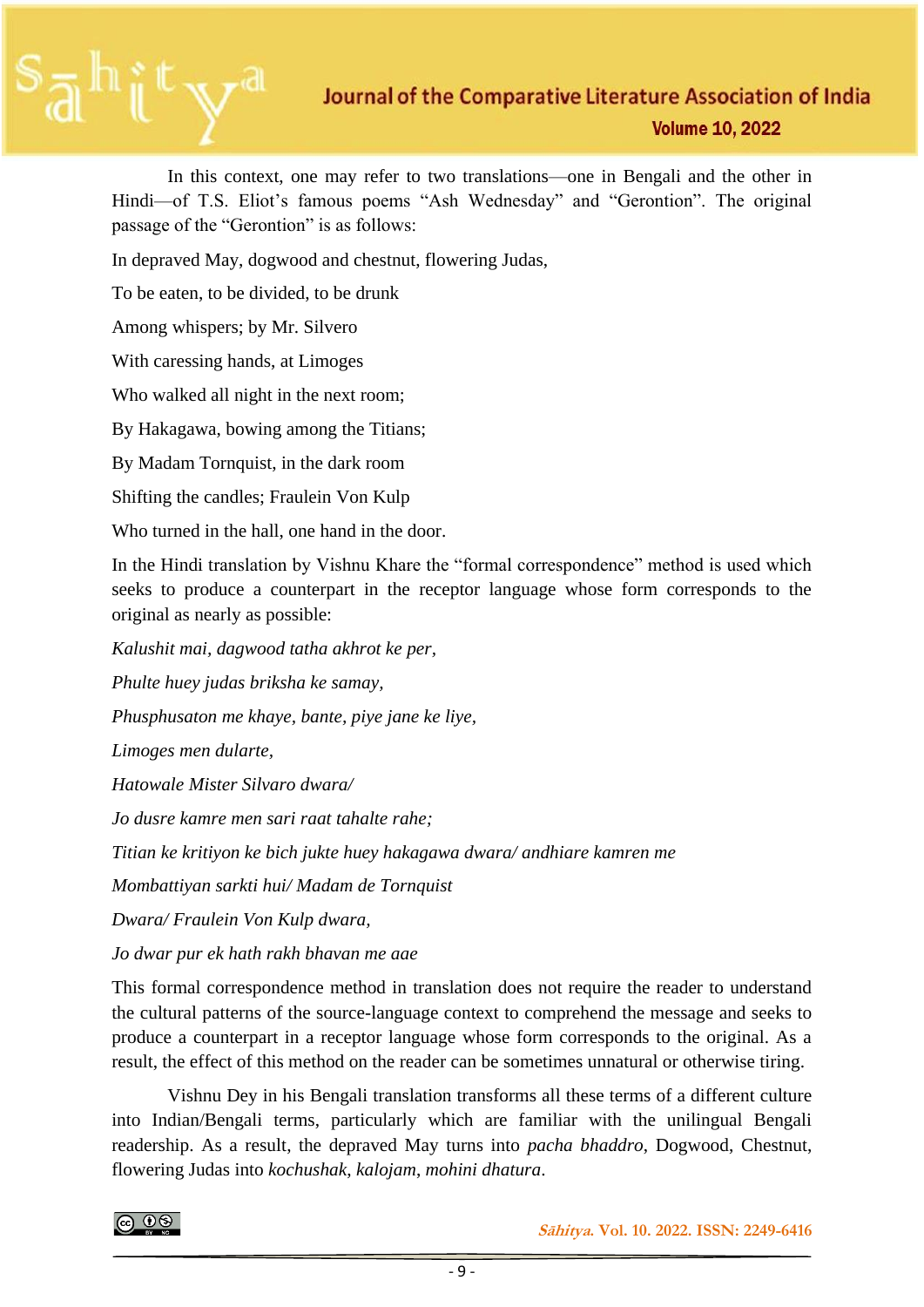The title of the poem "Gerontion" in Hindi is same written only in Devanagari script whereas in Bengali Vishnu Dey translates it as "Jarayan" which immediately communicates the meaning to a Bengali reader. Besides, some of the names of persons and places which occur in the poem like Brussels, London, Mr Silvero, Madame de Taranquist, Fraulin Von Kulp are exactly reproduced in the Hindi version whereas in the Bengali version Brussels and in London are changed to Kanpur, Kolkatai (in Calcutta); and Mr Silvero, Madam de Taranquist, Fraulin Von Kulp become Hatilal Mehta, Lady Mukherjee, and Mister Tarafdar.

The title of the poem "Ash Wednesday" is reproduced in Devanagari script. The question is how can a reader in Hindi without special knowledge understand "Ash Wednesday," that it is the first day of Lent in the Roman Catholic, Anglican and some other churches? It is so named from the ceremonial use of ashes as a symbol of penitence in the service for the day. To cover the cultural gap, Bishnu Dey in Bengali transforms the title into "Charaker Gaan", a similar kind of religious ceremony of Bengal of ushering in the new by discarding the old.

In Hindi translation, the 'juniper tree', 'she honours the Virgin in meditation', 'blue of Mary's colour,' 'hawthorn blossoms' and 'the May time' of "Ash Wednesday" are turned into 'juniper briksha', 'dhyan me virgin ka adar karti hain', 'neel Mery ka vastra pahane', 'bakain ke phool' and 'Mai ke samay' whereas in Bengali translation Vishnu Dey instead of formal correspondence method uses the method of dynamic equivalence and does not attempt to fill the cultural gap, rather makes the difference between the cultures as clear as possible and turns juniper tree into jayatri briksha, Virgin Mary into Devaki mata, the month of May into phalguni, hawthorn blossoms into atasi puspa and Christ the tiger into Krishna narasimha.

Here, by matching the communicative value of the source text with the communicative value of the target text the pragmatic meaning of both the texts are complemented and in Popovic's term<sup>13</sup> the invariant core is not lost, and the "proper" result is achieved and that makes us feel inclined to believe that only in this way the process of communication becomes meaningful. Here a major question is raised and that is, can a crosscultural reference be reduced to such a level where the very idea of reading translations in order to enjoy foreign literature with its cultural contexts becomes redundant?

Scholars who favour the adaptations of alien cultural terms raise a *vivad* (controversy) by arguing that in interlingual communication, the link is the translator who is both the receptor of the original message and the source of the secondary message. Both these messages are embedded in their particular cultural frame and as a result in cross cultural communication there are interferences which signify difficulties that concern both the translator and the translation process and as such this *vivadi* group contends that once the translator is freed from his role as an objective mediator and keeps his receptor in mind and foresees their possible reactions, conditioned by the presuppositions and behaviour patterns

<sup>13</sup> A. Popovic, *A Dictionary for the Analysis of Literary Translation* (1976).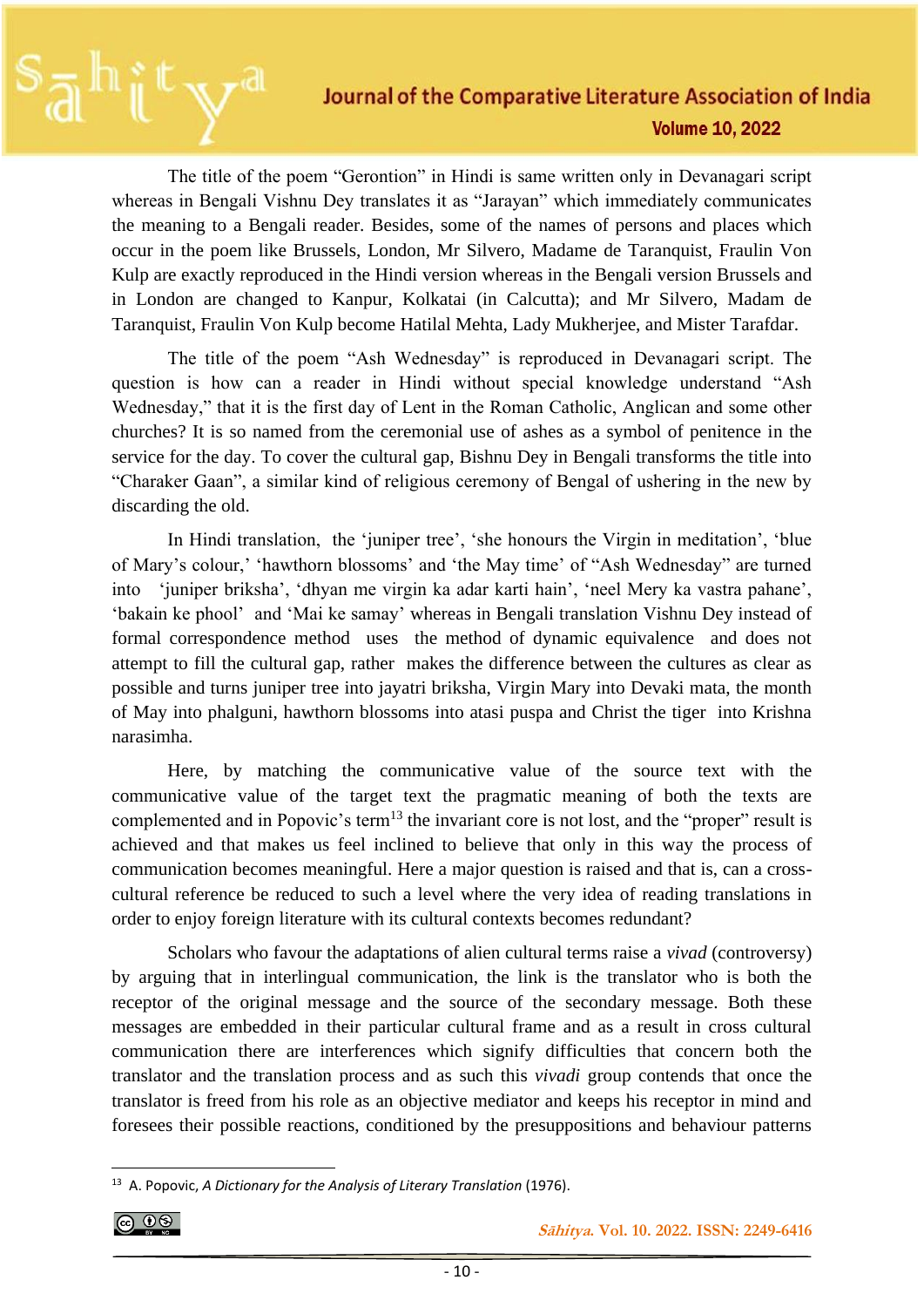of their culture, only then does literary translation become possible. It is therefore stressed by the *vivadi* group that to understand a discourse bound by an alien culture translation need not be a linguistically clear reproduction of the source text but should provide minimum information about the thought patterns and the values of the source culture. This is the reason why adaptations, as done by Vishnu Dey, are essential in cross-cultural communication but these must be minimal with an eye at equivalence of pragmatic meaning. It has also been argued that cultural differences and gaps could be filled with footnotes. However, the use of footnotes would unreasonably divide the source text into two parts, target text and footnotes, and this would disturb the autonomy of the source text and spoil the appeal of the source text.

Scholars of the *prativadi* or the opposite group in the *vivad* contend that while conveying the core meaning through the target text the translator should not forget that the source text in its totality manifests the core meaning and Vishnu Dey transforms this invariant core by Indianising the cultural references. It is very difficult to touch the core. We learn from touching it. Only by touching it we can know how profound it is and only then would we be able to bridge the distance between the cultures. Vishnu Dey does not allow us to do that.

The job of a translator is to turn strangeness into likeness and in the process the strangeness of the original becomes more vivid but the vividness itself liberates us from the cultural prison and gives us the taste of another culture. It is almost like providing a vantage point from where the reader looks at another culture and feels encouraged to understand it.

To sum up, the chief concerns of the translator in translating cultures are the text itself and the translation of culture-bound terms. Nord terms these 'culturemes'<sup>14</sup> or 'cultural categories' which cover a wide array of semantic fields, from geography and traditions to institutions and technologies.

Scholars since Vinay and Darvelnet<sup>15</sup> have suggested several of strategies to compensate for the lack of cultureme equivalence. All these strategies are only testimonies of what has been said already in the presentation of the debate between *vivadi* and *prativadi* groups. Kwiecinski has summarised these into four groups:<sup>16</sup>

- i) **Exoticising procedures**: This procedure offers local colour and atmosphere or foreign terms into the target languages like burka used by Muslim ladies.
- ii) **Rich explicatory procedures**: The aim is to slide in an extra term or two which will cue readers to enough of the context, often through a local analogy, to guide them towards a more equivalent cognition. When where and how to explicate depends on the translator's acute sensitivity to reader uptake.

 $\overline{6000}$ 

<sup>&</sup>lt;sup>14</sup> Culturemes are formalized, socially and juridically embedded phenomena that exist in a particular form of function in one of the two cultures being compared, Nord, C., *Translating as a Purposeful Activity: Functionalists Approaches Explained*, 1997.

<sup>15</sup> Vinay, J.P. and J. Darbelnet, "A Methodology for Translation" in L. Venuti (ed.), *The Translation Studies Reader*, 2004 (2000).

<sup>16</sup> Kwiecinski. P. *Disturbing Strangeness*, 2001.